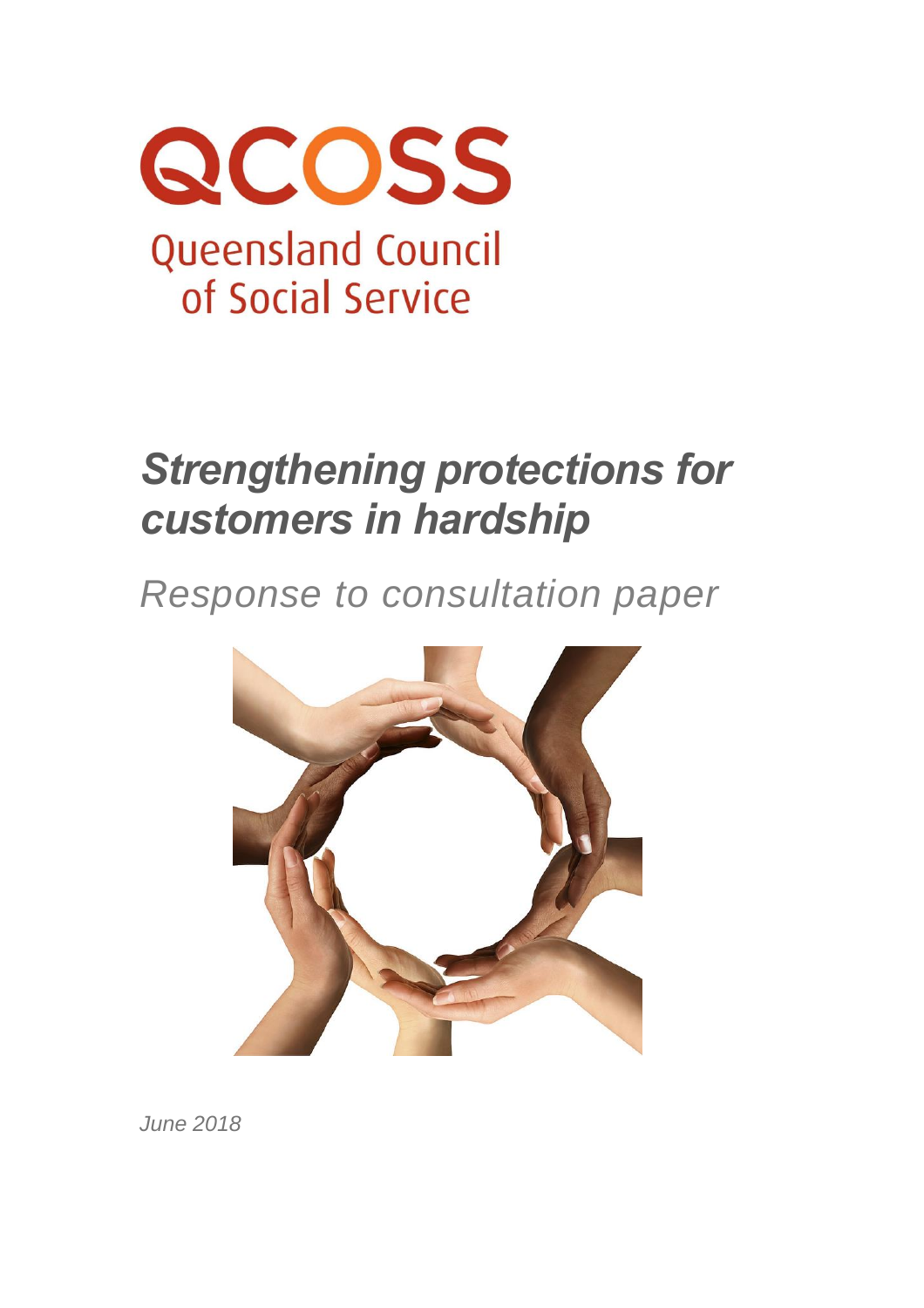



## <span id="page-1-0"></span>**About QCOSS**

The Queensland Council of Social Service (QCOSS) is the state-wide peak body representing the interests of individuals experiencing or at risk of experiencing poverty and disadvantage, and organisations working in the social and community service sector.

For more than 50 years, QCOSS has been a leading force for social change to build social and economic wellbeing for all. With members across the state, QCOSS supports a strong community service sector.

QCOSS, together with our members continues to play a crucial lobbying and advocacy role in a broad number of areas including:

- place-based activities
- citizen-led policy development
- cost-of-living advocacy
- sector capacity and capability building.

QCOSS is part of the national network of Councils of Social Service lending support and gaining essential insight to national and other state issues.

QCOSS is supported by the vice-regal patronage of His Excellency the Honourable Paul de Jersey AC**,** [Governor of Queensland](http://www.govhouse.qld.gov.au/)**.**

Lend your voice and your organisation's voice to this vision by joining QCOSS. To join visit [the QCOSS website](http://www.qcoss.org.au/) (www.QCOSS.org.au).

ISBN –

© 2018 Queensland Council of Social Service Ltd. This publication is copyright. Non-profit groups have permission to reproduce part of this book as long as the original meaning is retained and proper credit is given to the Queensland Council of Social Service. All other persons and organisations wanting to reproduce material from this book should obtain permission from the publishers.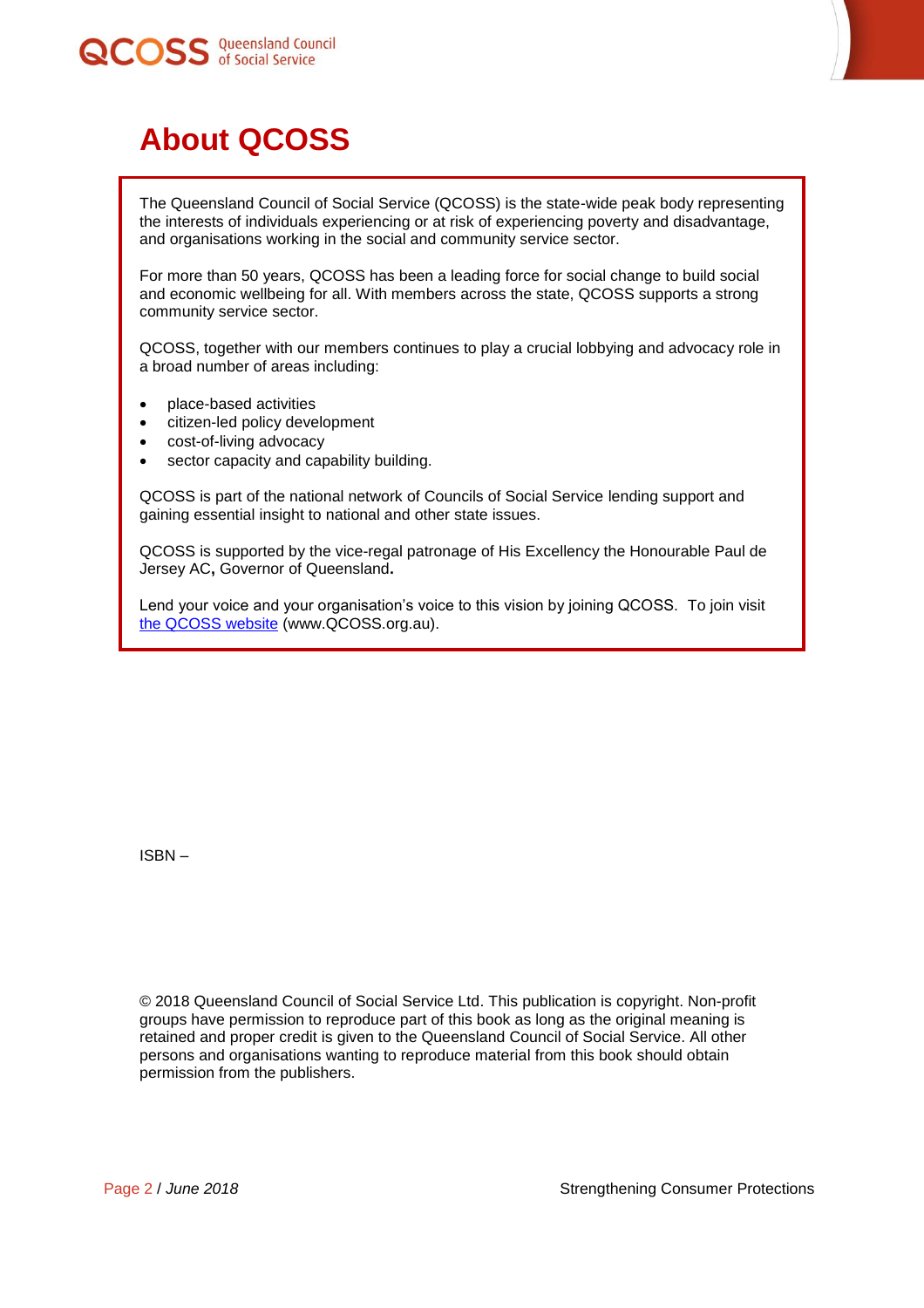

<span id="page-2-0"></span>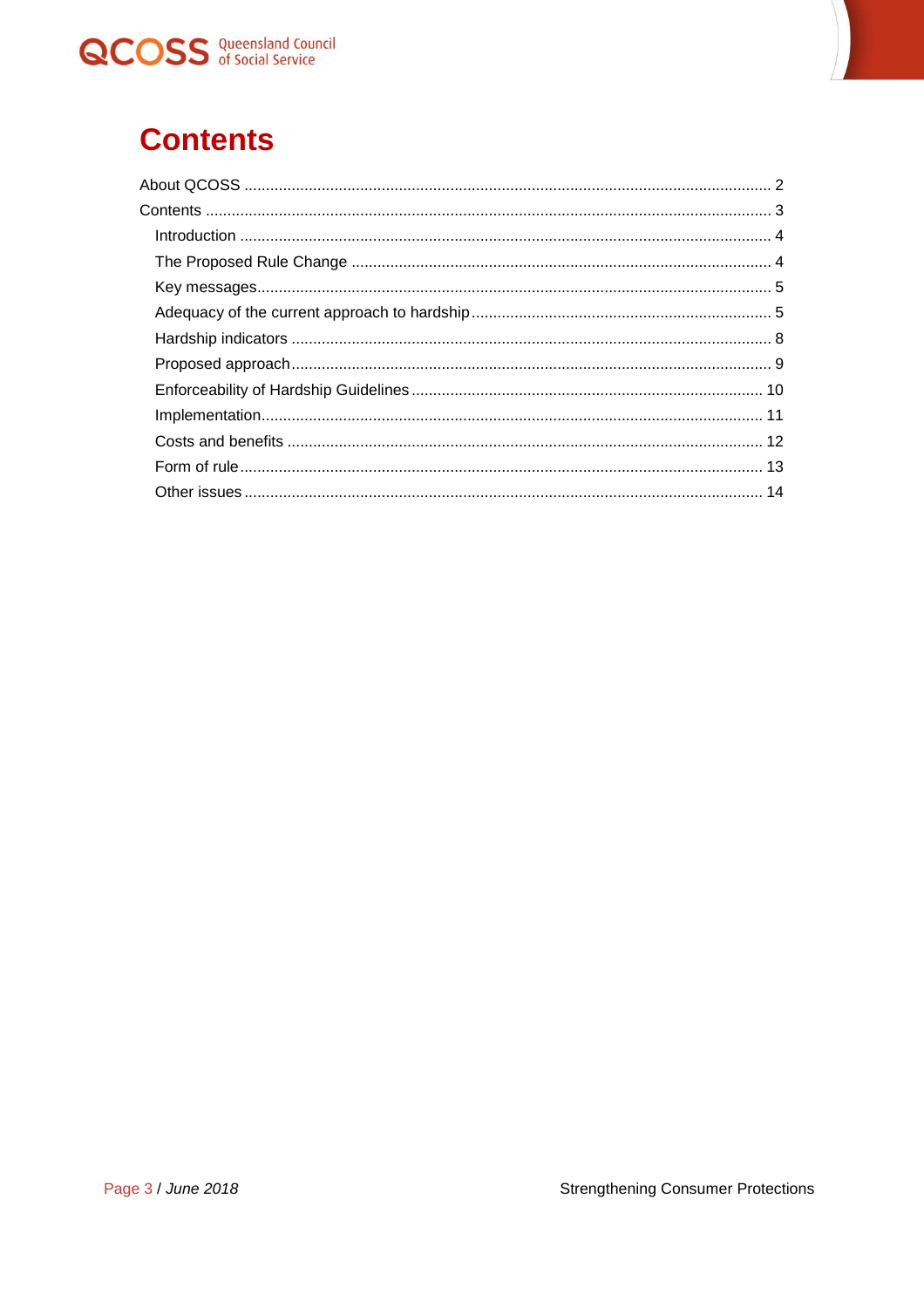

<span id="page-3-0"></span>

QCOSS thanks the Australian Energy Market Commission (AEMC) for the opportunity to comment on the *Consultation Paper: National Energy Retail Amendment (Strengthening protections for customers in hardship) Rule 2018*.

Under the current hardship rules, the Australian Energy Regulator (AER) provides guidance to help retailers meet their hardship obligations under the National Energy Customer Framework (comprising the National Energy Retail Law, Regulations and Rules). This guidance is provided through the Hardship Guidelines.

The current Hardship Guidelines provides guidance to retailers on the kind of information to include in their customer hardship policies, or to submit as supplementary information to the AER, when seeking approval of their customer hardship policy. The information in the Guidelines is meant to assist retailers to demonstrate that their policy satisfies all the minimum requirements and obligations specified in the Retail Law and Rules.

The hardship obligations are to:

- Implement an approved hardship policy that meets the minimum requirements.
- Report on performance against hardship program indicators.

The current guidelines lack clarity and certainty and this leads to ineffective hardship policies that provide inadequate consumer protections, inconsistent hardship practices, poor outcomes for customers and are difficult to enforce. Reform is required to provide greater certainty for retailers, customers, their community advocates, and regulators through improved guidance about what the minimum requirements mean in practice. Hardship policies should not be approved if they are inconsistent with the guidelines.

Improved hardship guidelines would result in more effective hardship policies that provide strong consumer protections, consistent hardship practices, improved outcomes for customers and improved compliance and enforcement.

### <span id="page-3-1"></span>**The Proposed Rule Change**

The proposed rule change is seeking to strengthen the protections for residential customers in financial hardship by allowing for the development of binding Customer Hardship Policy Guidelines (Hardship Guidelines).

QCOSS supports the intent of developing binding guidelines to strengthen hardship policies and agrees that the current hardship guidelines (and the hardship policies developed in accordance with them) need to be strengthened. However, we are concerned that the proposed rule change would just standardise current practice which generally is not providing good customer outcomes. Therefore, it is critical that the proposed rule change includes revised guidelines that provide clear expectations about the customer outcomes a hardship policy should provide. The rule change must result in better hardship policies and compliance with these improved hardship policies must be enforced.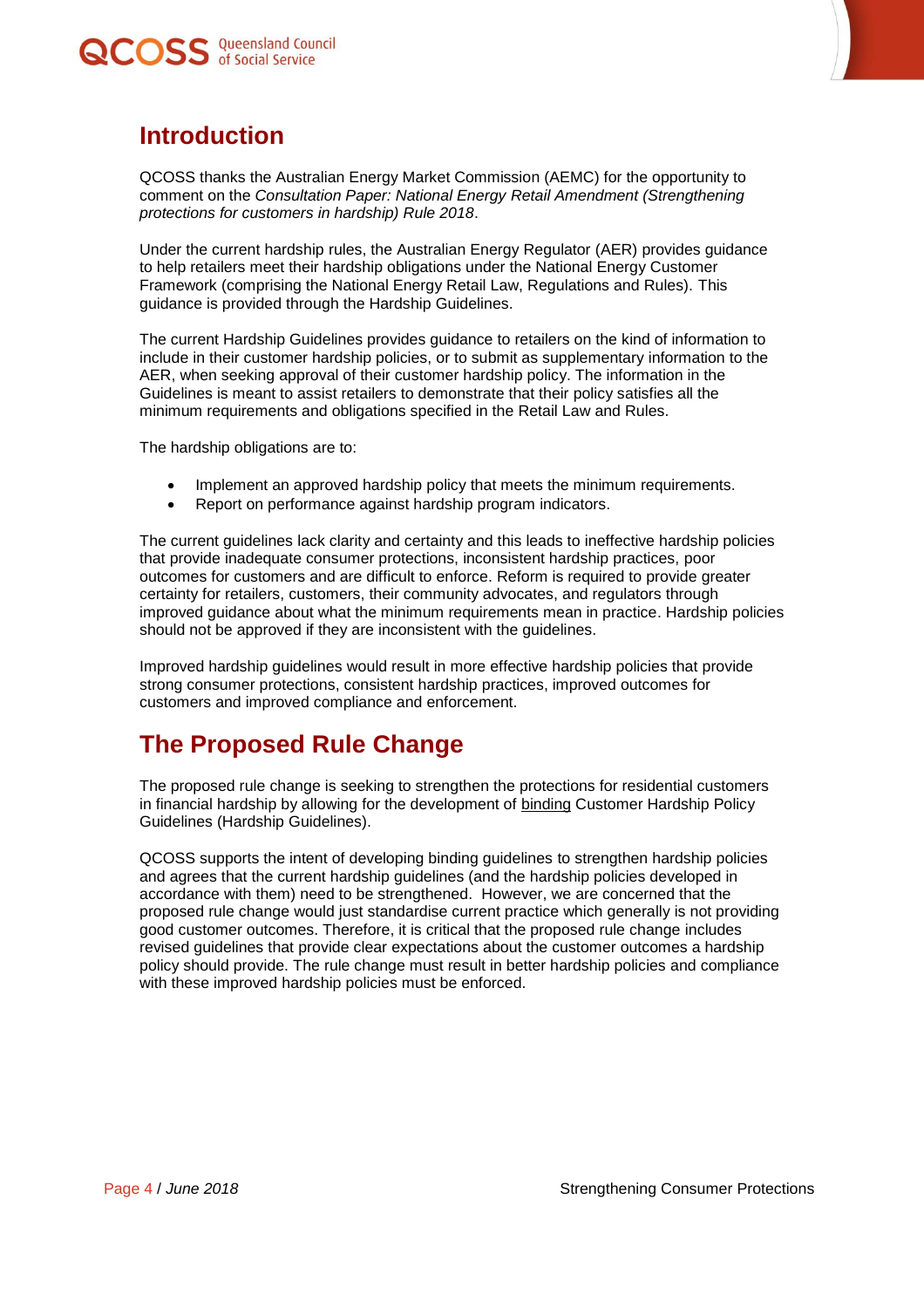

<span id="page-4-0"></span>

- Energy is an essential service.
- Australia's energy systems exist to serve the community and underpin every aspect of our lives.
- Positive outcomes for people should be at the heart of hardship policies.
- Many current hardship policies are not working. Despite the requirement for all energy retailers to have hardship policies, there has been an increasing trend in the number of customers not being able to pay their bills, being disconnected and struggling to complete hardship programs. 1
- Hardship policies must be strengthened. Households experiencing payment difficulty should receive the supports they need to manage their bills, manage debt and to stay connected. This support must be provided early to prevent escalation of debt and financial hardship.
- People must be able to access effective dispute resolution processes in relation to any issue that affects their rights as energy customers.
- There are broader social, economic and cultural benefits that flow from investing in more effective supports for customers at risk of energy hardship and disconnection.

### <span id="page-4-1"></span>**Adequacy of the current approach to hardship**

Question 1(a) To what extent do you consider that the current approach to the application of hardship policies provides adequate protections to consumers in financial difficulty?

The current approach to the application of hardship policies by retailers appears to be based on the need to recover debt rather than provide genuine protections to consumers experiencing financial difficulty. This stems from the uncertainty around the minimum requirements that a hardship policy must contain. The current guidelines do not provide adequate guidance on what the minimum standards mean, how they are to be reflected in hardship policies and how they are to be applied in practice to support customers in hardship.

The following works through each of the minimum standards and explains how they are falling short on delivering good customer outcomes.

#### **Provision of information about hardship**

There is currently no requirement around the provision of hardship information to consumers unless they have been already identified as being in financial difficulty. In practice, identification of financial hardship by a retailer occurs only after significant debt has been accrued by which time it is often too late. Many customers are not aware of hardship programs and do not know that they can ask for support. Presentation of hardship programs as a customer right and proactive release of information about hardship programs could prevent much hardship and improve customer outcomes.

Retailers don't tend to provide customers with a clear statement of customer rights or protections generally available to customers experiencing financial difficulty, even in the hardship policy itself. They will usually just set out the customer's payment obligations and the consequences of not paying.

All hardship policies rely on the customer's ongoing engagement with the retailer. Some customers are hard to reach, particularly those who are experiencing financial difficulty and

l

<sup>1</sup> Energy Security Board, *The Health of the National Electricity Market – 2017 Annual Report*, Energy Security Board, Sydney, at page 40.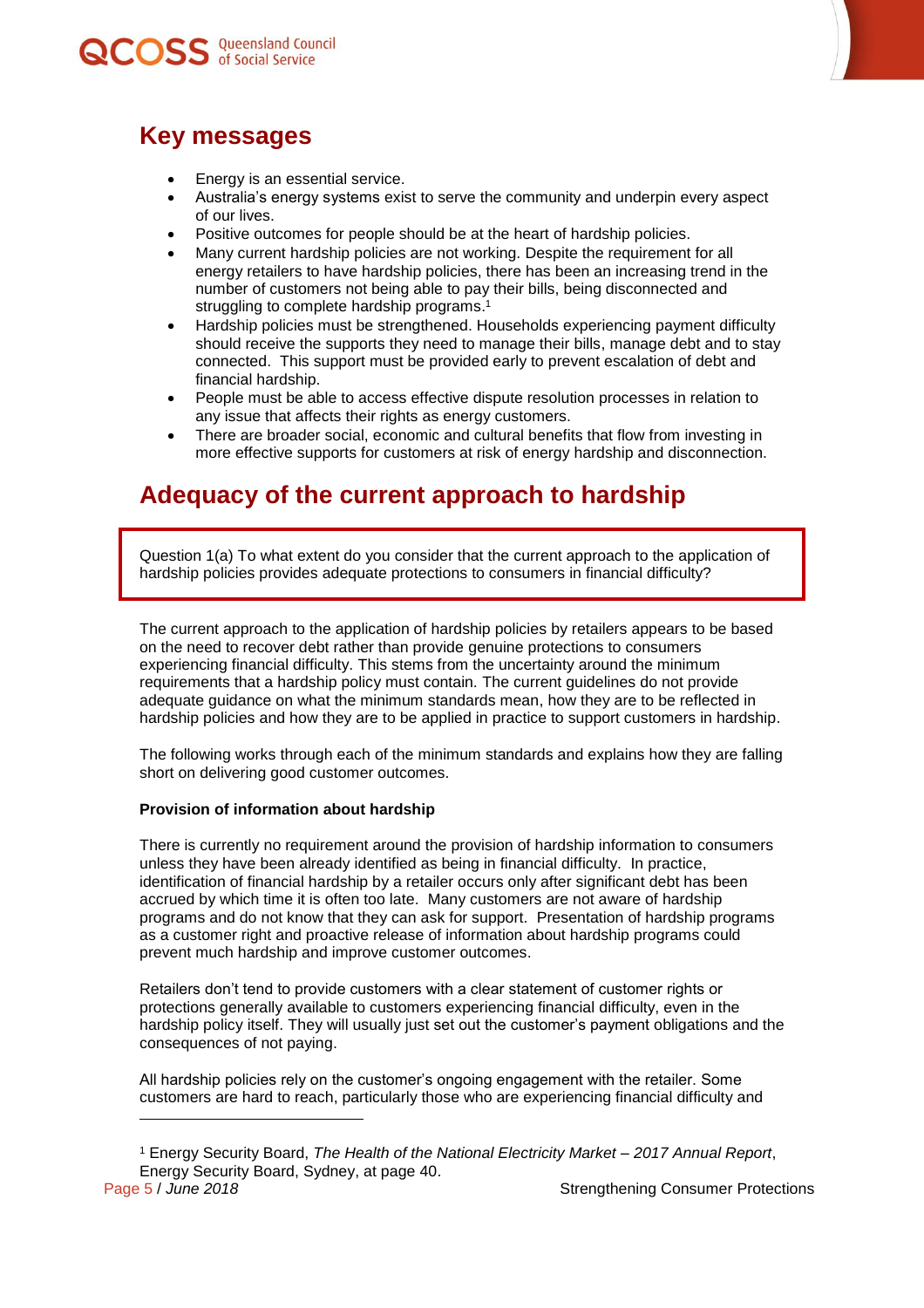



hardship. This must be recognised and addressed in hardship policies through the inclusion of good engagement practices and the requirement to build a relationship with their customers. If customers have a bad experience with their retailer, they are unlikely to continue to engage.

#### **Identification of customers experiencing payment difficulty (Eligibility for hardship programs)**

The purpose of a retailer's hardship policy is to identify residential customers who are experiencing payment difficulties due to hardship and assist them to better manage their bills on an ongoing basis. As outlined above, retailers do not generally provide energy customers with a right to access support under a hardship policy and do not do enough to identify and offer support to customers that are showing early signs of experiencing payment difficulty.

Under the National Energy Retail Law (NERL) a hardship customer is defined as a "residential customer who is identified as a customer experiencing financial payment difficulties due to hardship in accordance with the retailer's customer hardship policy." As such, eligibility for support is determined by the retailer, leaving the customer without fair and equitable access to the retailer's hardship program and other assistance.

This is exacerbated by practices that interrogate the customer about their financial position to before deciding if they are eligible for their hardship program. This can be a confronting experience for the customer and can cause that customer to disengage.

#### **What does early response mean**

Retailers are required to have processes for early response in the case of residential customers identified as experiencing payment difficulties due to hardship. However, it is not clear what response is required (if anything). It is also clear from the information about average debt on entering a hardship program that the assistance being offered is too little too late. It is critical that this minimum requirement is clarified to improve customer outcomes.

#### **Flexible payment options – payment plans**

Payment plans are essential feature of a hardship policy however, they must not set customers up to fail.

While the retailer must take into account the customer's capacity to pay as well as how much the customer owes and how much energy they are likely to use over the coming year, the terms of the plan are largely at the discretion of the retailer.

Currently there is little guidance to support retailers in making this judgement. A customer's capacity to pay should be determined by reference to affordability such as amount of energy used, prices paid, income and other costs of living, and other considerations such as child safety, domestic and family violence, health and participation in education, training and employment. In assessing capacity, customers should not be subject to unnecessary questioning and should be taken on their word and not have to meet evidentiary requirements unless there is some identified compliance risk.

Clarity and guidance for retailers would support better customer outcomes.

Given the essential nature of the energy market, payment plan terms should be flexible, not subject to credit or payment history and disconnection should be avoided at all cost.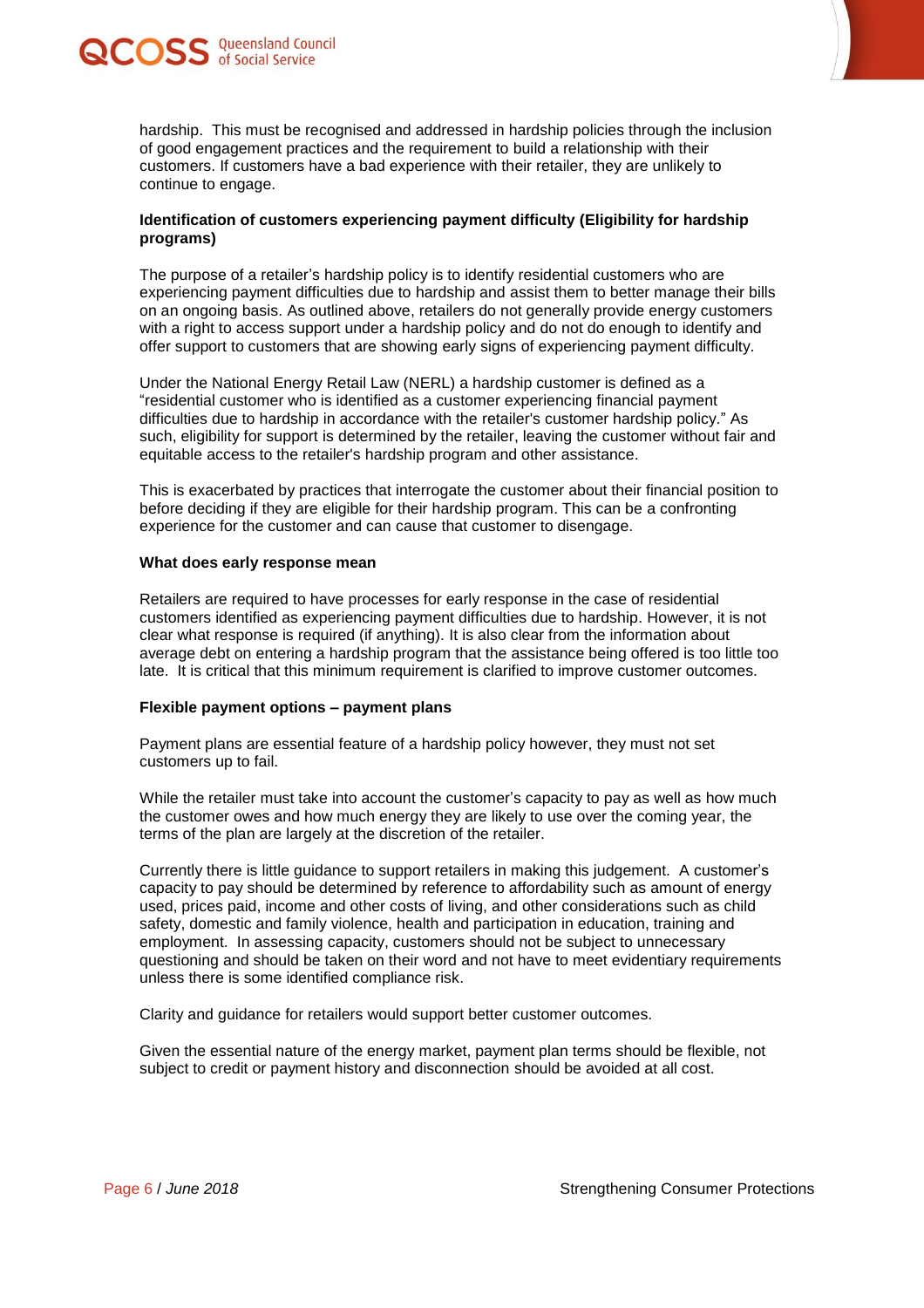



#### **Concessions**

Retailers are required to have processes to identify appropriate government concession programs and appropriate financial counselling services and to notify hardship customers of those programs and services.

Access to concession should not be linked to hardship programs. Information on concessions should be provided to all customers on signup and should continue to be provided proactively and regularly to all customers. Any interaction with the retailer should include information and support to the customer to identify and access concessions they are eligible for. There is a perception among community service providers that some retailers act as a gate keeper and do not proactively provide any information or assistance to help people identify and access concessions that they are eligible for.

#### **Programs to assist hardship customers**

Retailers are required to include in their hardship policy information on programs that the retailer may use to assist hardship customers including financial counselling, emergency assistance schemes and energy efficiency programs.

The current guidelines are unclear on the extent to which a retailer is required to provide tailored advice about what supports a hardship customer may be eligible for, how much support, if any, they should provide to help people access them, and what role financial counselling services are meant to play (eg. formal partnerships or referrals).

Like hardship information generally, information on financial counselling and emergency assistance schemes should be provided early and proactively to help avoid escalating debt and financial hardship.

The current service offers around energy efficiency are ad hoc and while there is some good information and supports out there, more tailored supports and advice in this area are nonexistent, or can even be counter productive. For example, hard to engage customers, particularly with anxiety or mental health issues, may find a phone energy audit confronting and may disengage when asked questions about their energy use over the phone. This comes back to the need for retailers to build relationships with their customers and to utilise, where appropriate, community advocates and supports.

Provision of this information is at the discretion of the retailer and there are no objective standard or measure of effectiveness of programs in providing customer outcomes. There is also no requirement to provide information about the circumstances in which debt waivers will be considered.

#### **Appropriateness of customer's energy plan**

Retailers are required to have processes to review the appropriateness of a hardship customer's market retail contract in accordance with the purpose of the customer hardship policy. This requirement appears to be about ensuring that a customer is on the most appropriate energy plan so that they can better manage their bills on an ongoing basis.

There is no real incentive for a retailer to do their best for customers. It is unclear if this implies that retailers should match any appropriate available market offer for the time a customer is experiencing hardship. It is not clear what a retailer should do if a customer simply cannot afford any appropriate available market offer. To what extent is a hardship customer entitled to a sustainable energy plan, that is tailored to their needs and capacity to pay?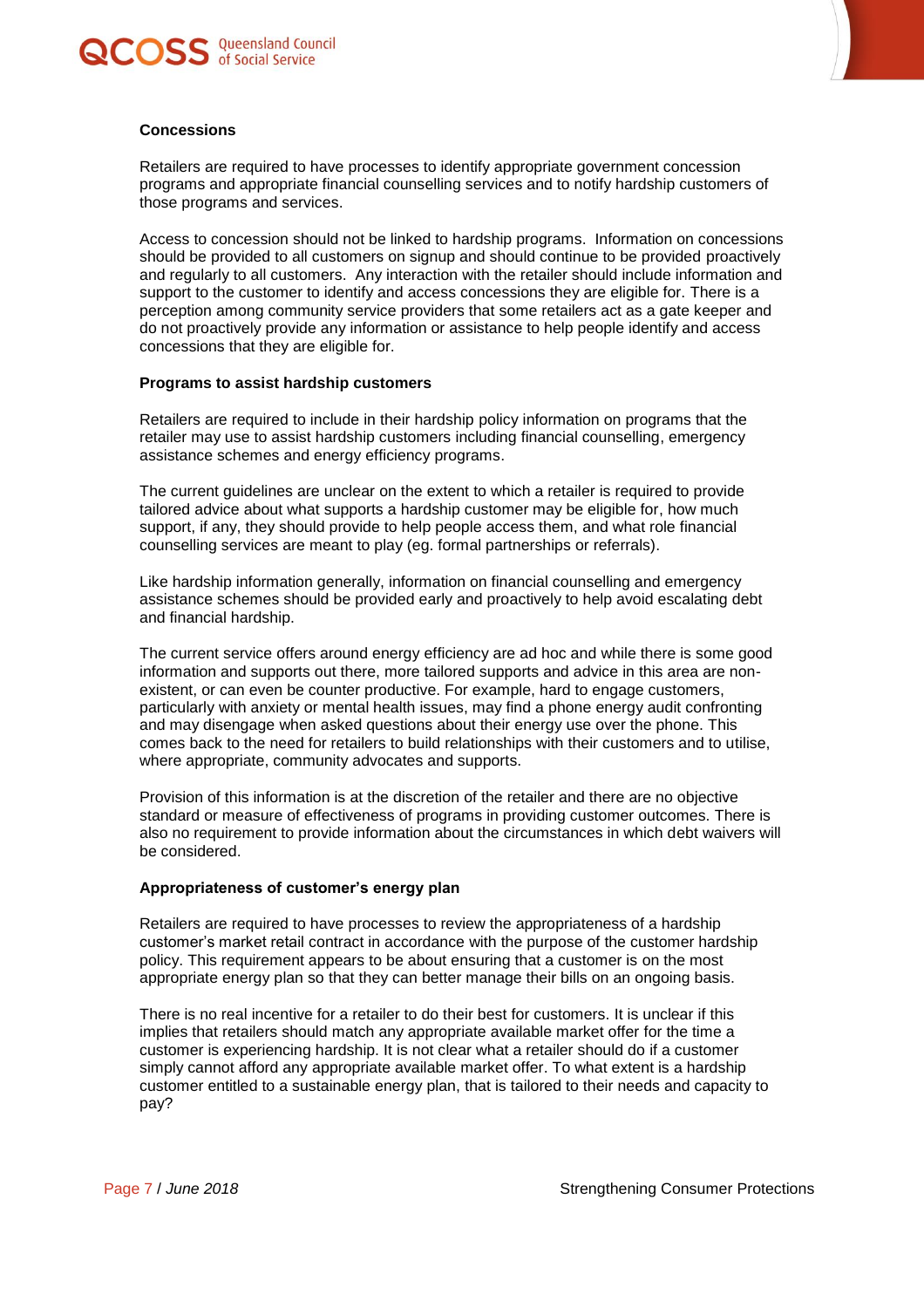



#### **Dispute resolution**

There is often no internal dispute resolution process in place within retailers for those customers seeking a review of any decisions about accessing the program, or the nature of the support that is offered. Retailers should provide a right to review of a decision as part of their hardship policies.

Question 1(b) Are general obligations that are more difficult to enforce leading to inadequate consumer protections?

Hardship policies that contain general obligations such as those in the current minimum requirements for hardship policies and customer hardship rules, will continue to fall short of community expectations. Hardship policies should contain a clear statement of:

- your rights as a customer (what you can expect from us); and
- your obligations as a customer (what we expect from you).

Currently there is no line of sight between a retailer's hardship policy and individual customer outcomes. This creates a situation where customers have no way of knowing what they can expect, and whether their treatment under a hardship policy was fair and reasonable. This includes access to a hardship program.

For the regulators, including ombudsman schemes, they can only enforce what is in the hardship policy. If the policy meets the minimum requirements but is otherwise not very effective there is nothing much they can do. Strengthened guidelines must result in a better hardship policies, better outcomes for customers, and compliance with these policies must be enforced.

### <span id="page-7-0"></span>**Hardship indicators**

Question 2(a) Do the current indicators appropriately reflect the success or failure of hardship policies in protecting consumers who are facing financial difficulty? Please explain your perspective.

The current hardship indicators do not appropriately reflect the success or failure of hardship policies in protecting consumers who are facing financial difficulty .

The purpose and objectives of hardship policies need to be more clearly defined to inform hardship indicators and should provide greater insight into the overall effectiveness of hardship policies, as well as the appropriate application of policies in individual cases.

Indicators could include:

- level of debt both across the customer base and upon entering hardship programs (with good performance being lower levels of debt as an indicator of early intervention)
- number of disconnections (again, lower levels indicating success)
- customer experience
- outcomes on exit from hardship (debt levels; retention with retailer)
- supports provided to hardship customers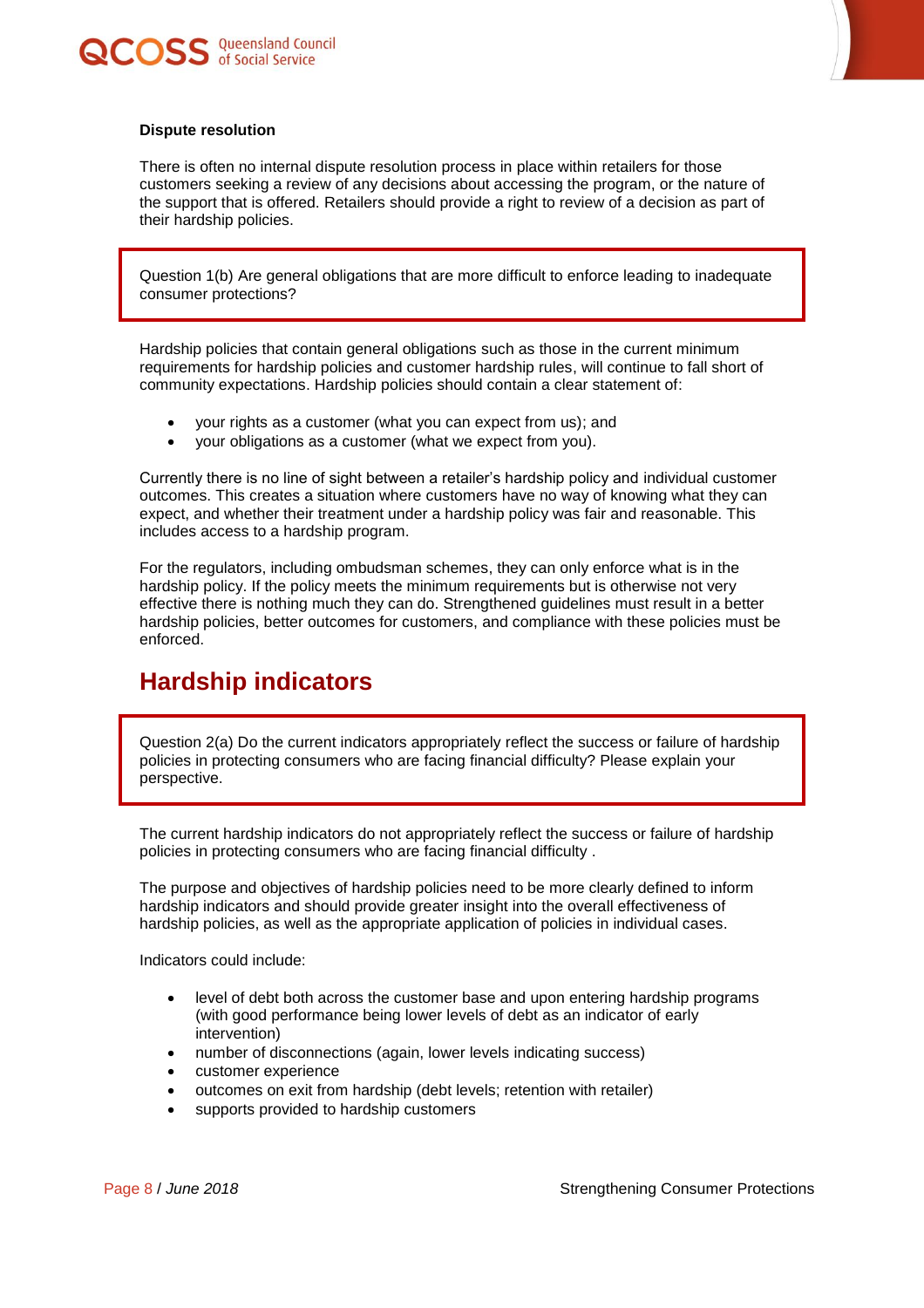

Question 2(b) Should the hardship program indicators reside in the binding Hardship Guidelines as proposed or remain as separate to the Guidelines as a stand-alone requirement in the NERR? Please explain your perspective.

QCOSS does not have a view on the best place for the indicators, but believes all monitoring and reporting obligations for retailers should be contained in the one place.

### <span id="page-8-0"></span>**Proposed approach**

Question 3(a) Are you of the view that Hardship Guidelines that include standard statements adequately protect the long-term interest of consumers in financial difficulty, while providing retailers with flexibility in how they apply hardship provisions?

The inclusion of standard statements may provide clarity and certainty, but unless they require a higher standard than the current approach they will continue to fall short of adequately protecting the long-term interests of customers in financial difficulty.

Revised guidelines must at least address the current uncertainty around the minimum requirements as advised in the section above. 2

Question 3(b) Is there another approach that would better meet the requirements under the NERL in relation to customers in hardship, and allow retailers to meet their obligations more efficiently?

Energy is an essential service. Good hardship policies have this at their core. They are concerned about people, not debt recovery. A good hardship policy that focuses on finding a sustainable energy outcome will also get good debt collection outcomes, but a debt collection policy will not achieve good hardship outcomes. Hardship programs should provide a safety net for those customers that can't afford to pay their energy bills, either temporarily or sustained.

A different approach could be to reframe hardship policies around building stronger relationships between customer and service provider that achieve fair and reasonable outcomes, that promote energy as an essential service, and recognise that Australia's energy systems exist to serve the community and underpin every aspect of our lives.

Inherent in this approach is the creation of rights and responsibilities that promote sustainable energy outcomes for customers in hardship. The current NECF provides an opportunity to clarify the current requirements and promote best practice, moving towards a more inclusive energy system. Within the existing customer hardship framework, imagine if energy customers experiencing hardship had the right to:

- be informed of their rights as an energy hardship customer
- fair and equitable treatment at all stages of their journey as a hardship customer

l

Page 9 / *June 2018* Strengthening Consumer Protections <sup>2</sup> Section 44 of the National Energy Retail Law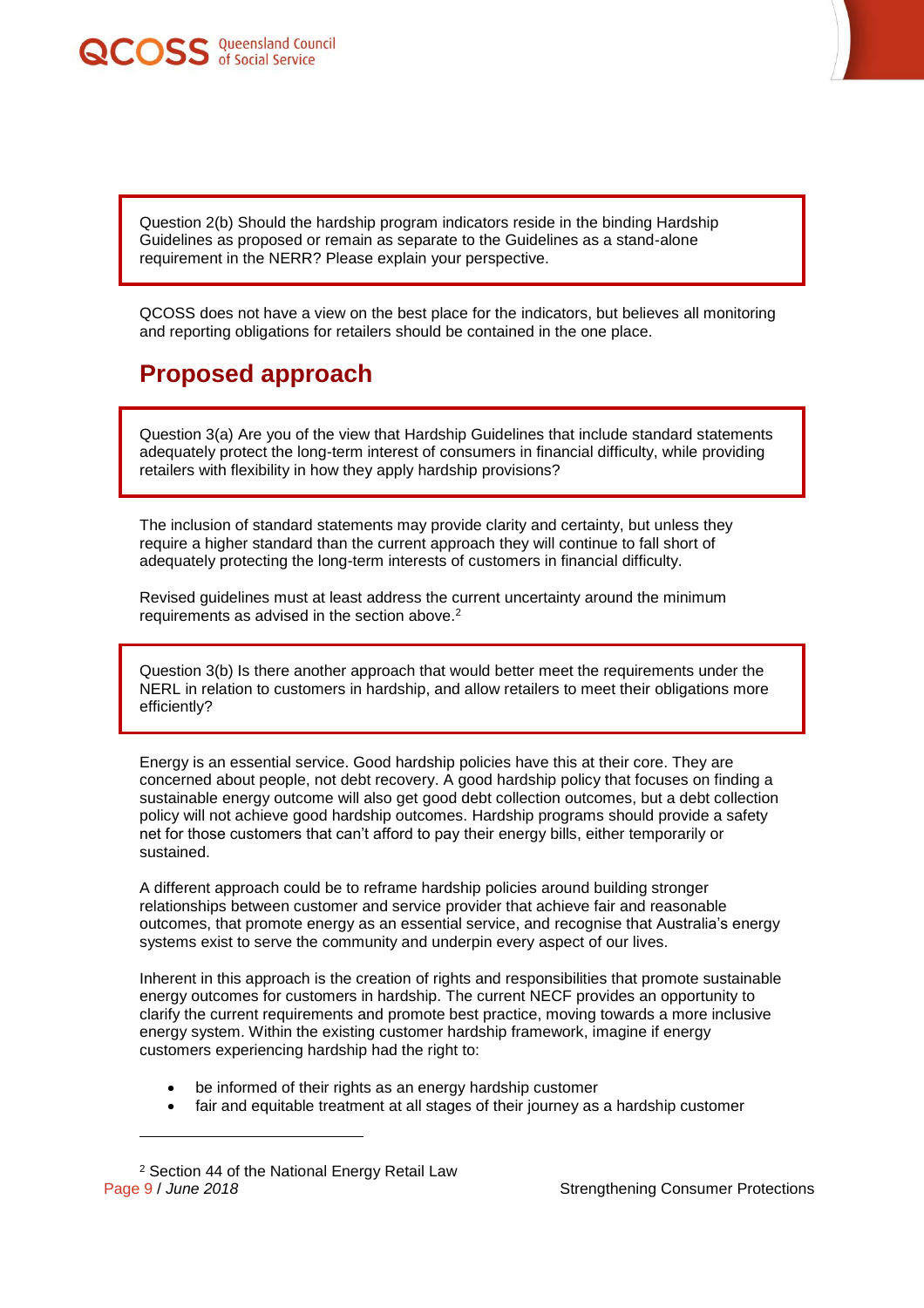

- access hardship program if identified (by self or by retailer) as experiencing payment difficulties
- a payment plan that corresponds to their capacity to pay, no more and no less than they can sustain without having to go without other essential goods and services, and without accumulating unsustainable debt
- all government concessions and rebates they are eligible for
- financial counselling and/or other appropriate community supports
- tailored advice or assistance to reduce bills based on their individual circumstances (eg. energy efficiency)
- debt relief where the customer has taken all reasonable steps to meet their payment obligations and manage their energy bills on an ongoing basis but is still experiencing persistent hardship
- the best available (and appropriate) offer, or tailored affordable and sustainable energy plan where no available offer is appropriate
- contest the bill or accumulated debt if any of these rights are breached
- stay connected if a retailer has not established a case for disconnection, or if it would be unfair to disconnect the customer after consideration of all the relevant circumstances, beyond just a failure to pay.

Under this approach, retailers would be obligated to do all that is reasonable necessary to give effect to these rights. Guidance could be developed or endorsed to help retailers meet their obligations. For example, Chapter 4 of the Essential Services Commission Report on energy hardship (2016) could be endorsed as interim guidance for the approval of hardship policies.

An energy customer's obligation to the retailer is to accept their offer for support, to cooperate and work with them, and to otherwise do all that is reasonably necessary, taking into account their individual circumstances, to achieve a sustainable energy outcome.

It is in the area of tailored assistance and tailored plans where retailers can really innovate. They are not constrained in how they provide good customer outcomes. They can build relationships with their customers. They can work with them to come up with a great solution to the person's energy hardship. This might include offering a home visit and a tailored affordable plan with incentive discounts for meeting certain energy or payment targets,or partnering with community service organisation to provide broader supports.

### <span id="page-9-0"></span>**Enforceability of Hardship Guidelines**

Question 4 The AER proposed that all Hardship Guidelines be enforceable. Do you agree that all aspects of the guidelines should be enforceable? If not, what aspects of the guidelines should or should not be enforceable and why?

As previously stated, QCOSS supports the intent of developing binding guidelines to strengthen hardship policies and agrees that the current hardship guidelines (and the hardship policies developed in accordance with them) need to be strengthened. Clear and best practice minimum standards that are mandatory could provide consistency of practice and improved outcomes. The rule change must result in better hardship policies and compliance with these improved hardship policies must be enforced.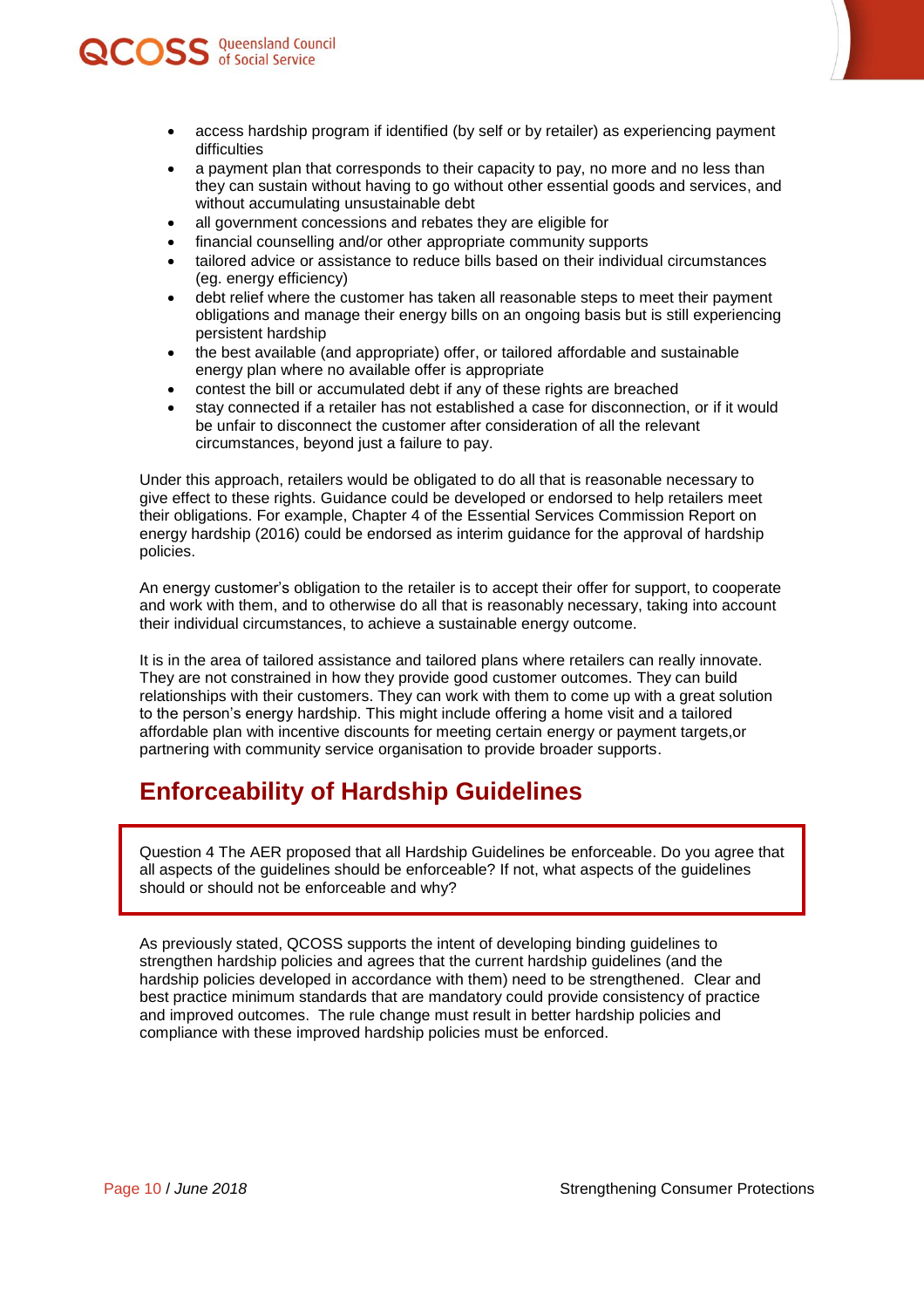

<span id="page-10-0"></span>

Question 5(a) What transitional arrangements should be put in place to require that retailers amend their current policies to comply with the Hardship Guidelines, if this rule were made?

Transitional arrangements should provide retailers with a reasonable amount of time to amend guidelines, seek approval and implement the changes. Retailers must provide customers currently in hardship programs with information about how the changes affect them, be offered any additional supports that they may now be eligible for, and be provided with a clear statement of their rights and expectations under the new policy. All new hardship customers should be treated in accordance with the new and improved hardship policy from the date of approval.

Baseline data on customer outcomes should be collected before and after the implementation of the new guidelines to establish the current efficacy of retailers' hardship policies and to be able to gauge the impact and effectiveness of any changes.

Ombudsman schemes must be given the appropriate authority to intervene in all aspects of hardship programs and agreements, notwithstanding the role of the Australian Energy Regulator to enforce the guidelines. There should also be broader engagement with community advocates to ensure that they understand the changes and can support their clients.

Question 5(b) What aspects of the rule, if made, should be a civil penalty provision?

The purpose of this rule change would be to clarify the law so that it can be more effectively monitored and enforced. The changes would ensure that the current civil penalty provisions work more effectively and should not need to be expanded. However, we suggest that the AER considers other ways to improve compliance and outcomes for customers in addition to imposing civil penalties.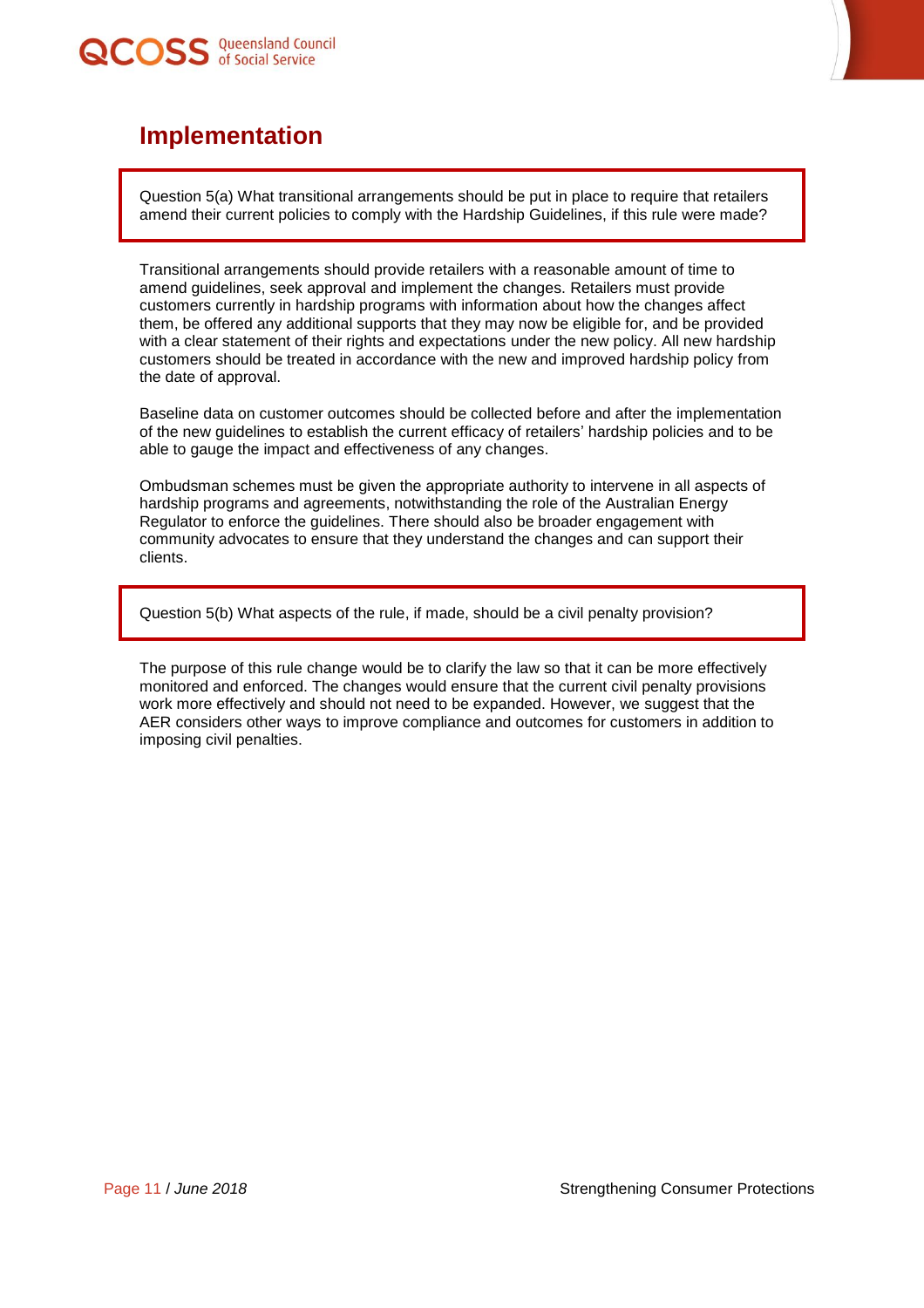

<span id="page-11-0"></span>

Question 6(a) Please comment on the benefits and costs that have been identified, in terms of the adequacy in assessing the rule change proposal and any quantification of those factors.

Question 6(b) Will improving hardship policies through the Hardship Guidelines result in a cost saving to consumers as a result of a reduction in bad debt? Please explain your perspective.

As outlined earlier, while greater enforcement capacity is supported, QCOSS is concerned that a change that only focusses on enforcement has a risk that it will standardise the current poor practice. Greater customer benefits will only be achieved through improved guidelines with clear minimum standards that are then enforced.

Improving hardship policies, particularly around early intervention and access to assistance, could potentially result in cost savings to retailers through reduction of bad debts, debt collection and carrying costs. Improved relationships with customers may reduce churn also returning a benefit to the retailer. Provided that these cost savings are passed on in full, all energy consumers would benefit.

Improved hardship policies can provide many benefits to customers experiencing hardship or payment difficulty. This includes an improvement on range of wellbeing indicators including: reduced stress; improved confidence in engaging in the energy market (and other markets); reduction in financial hardship.

In 2016, KPMG cautiously estimated retailer costs incurred when customers can't afford their energy to be \$270 million per year. Energy Ombudsman costs related to energy affordability issues was estimated at approximately \$10 million across Australia. The estimated cost of residential electricity disconnections and reconnections was \$6.9 million and the total systems cost of energy affordability was estimated to be \$1.1 billion (KPMG – ECA, *Quantifying the costs of customers experiencing difficulties in paying their bills*, 2016 [here\)](http://energyconsumersaustralia.com.au/wp-content/uploads/KPMG-ECA_Estimating_costs_associated_with_payment_difficulties_and_disconnections_October_2016.pdf.pdf).

In their calculations of retailer costs, KPMG included:

- the regulatory and compliance costs of maintaining a hardship program,
- administrative costs of applying concessions and associated reporting,
- operational costs incurred in hardship programs such as call centre staff, extra administration of payment plans,
- Ombudsman involvement,
- the consequential costs of failed hardship programs such as debt collection and carrying costs,
- bad debts.

QCOSS suggests that the focus of the rule change should be strengthening of the design and implementation of hardship policies which would result in considerable savings across all jurisdictions and better outcomes for customers experiencing hardship.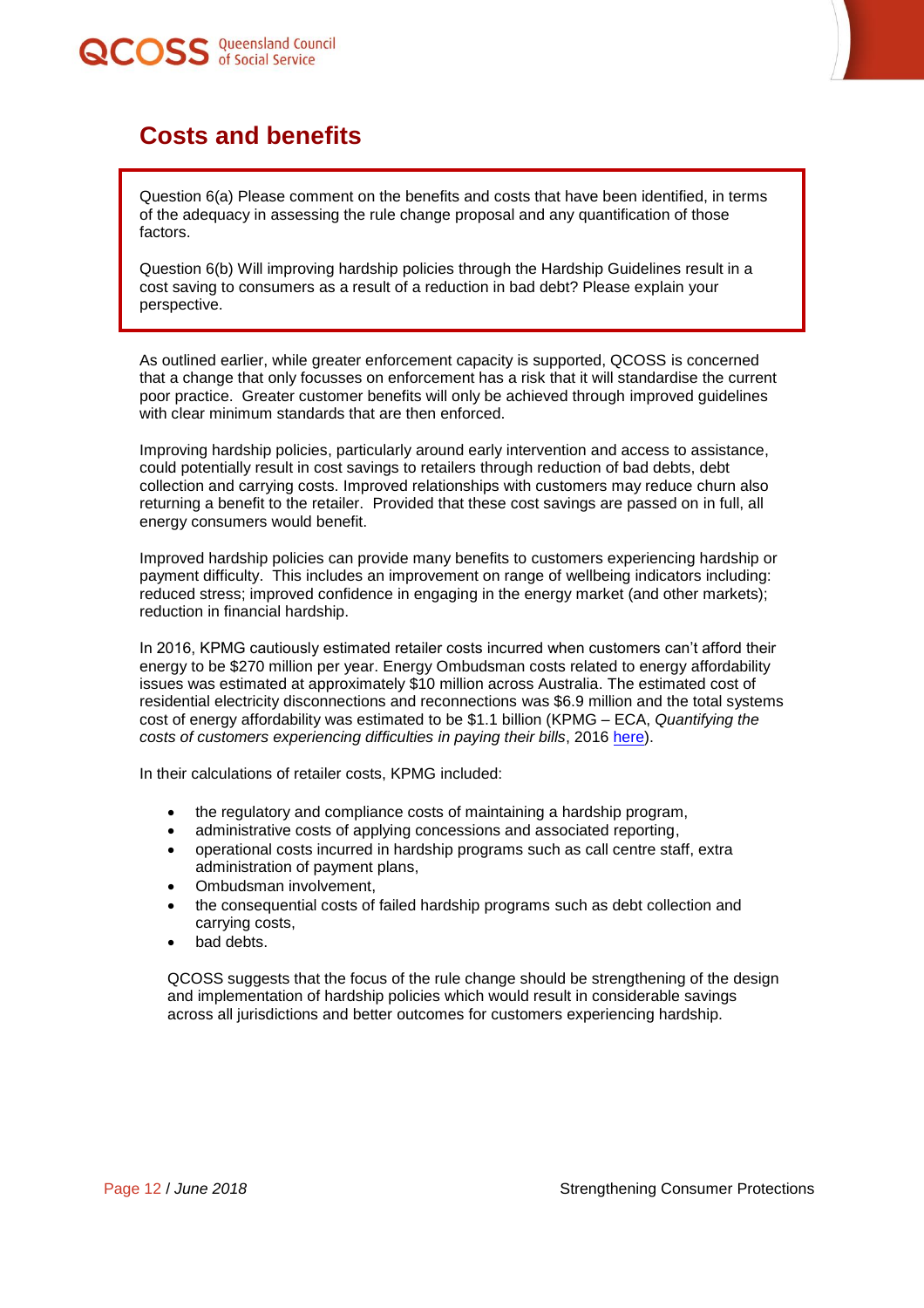



### Figure 16 Total costs associated with energy affordability

<span id="page-12-0"></span>**Form of rule**

Question 7 Are there amendments that could be made to the proposed rule to better achieve the intent of the rule change request?

As previously stated, QCOSS strongly believes the rule change must include improved guidelines to address the uncertainty in the law that is currently flowing through to hardship policies in the form of inconsistent practices and poor outcomes for customers in hardship. Alternatively, the rule change could state that the minimum requirements must be interpreted and applied in a way that is consistent with the guidelines, instead of making the guidelines themselves binding. As hardship policies are already binding on retailers it could create further uncertainty and compliance costs to have both binding (and enforceable) guidelines and hardship policies.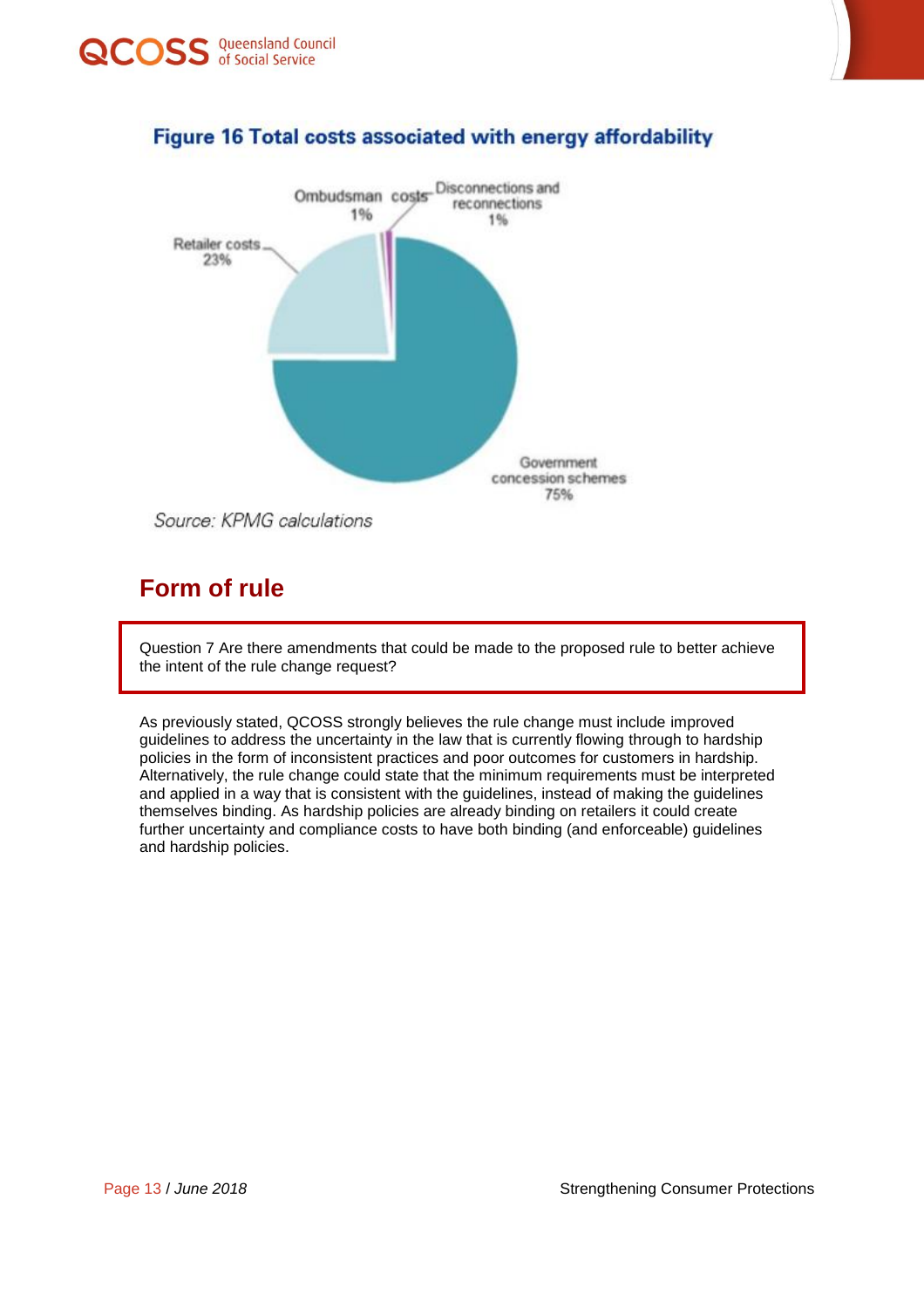### <span id="page-13-0"></span>**Other issues**

Question 8 Please identify broader issues with regards to hardship and affordability that may not be addressed by this rule change, if made.

The most effective way to support a customer experiencing hardship is through targeted concessions. Even though retailers are required to include in their hardship policies processes to identify appropriate government concession programs and to notify hardship customers of those programs, QCOSS believes this information should be provided up front to all customers – not just hardship customers. In our experience there are many customers who may be eligible for concessions are not aware of them, and some customers who are particularly vulnerable may not be eligible for them.

We understand that concession programs themselves may be outside the scope of this rule change however, any opportunity to improve how they are integrated into retailer customer engagement and hardship programs should be considered.

Thriving Communities Partnership have provided an analysis of the current state of financial vulnerability. It shows that of the people that are experiencing financial vulnerability, almost half of them sometimes or always struggle to pay their bills, yet only about a quarter of them are accessing hardship programs.



*Source: Thriving Communities Partnership* 

We recognise that low income and vulnerable customers are often difficult to reach and engage with through mainstream channels, and this may be a factor in why many people are not accessing hardship programs.

Based on our experience, we have found that one of the most effective mechanisms to reach low-income and vulnerable customers is via the community organisations they come into contact with on a day-to-day basis. These organisations have a strong reputation and trust within their local communities, and their staff have specific expertise in engaging and assisting people on a range of issues, including the cost of living.